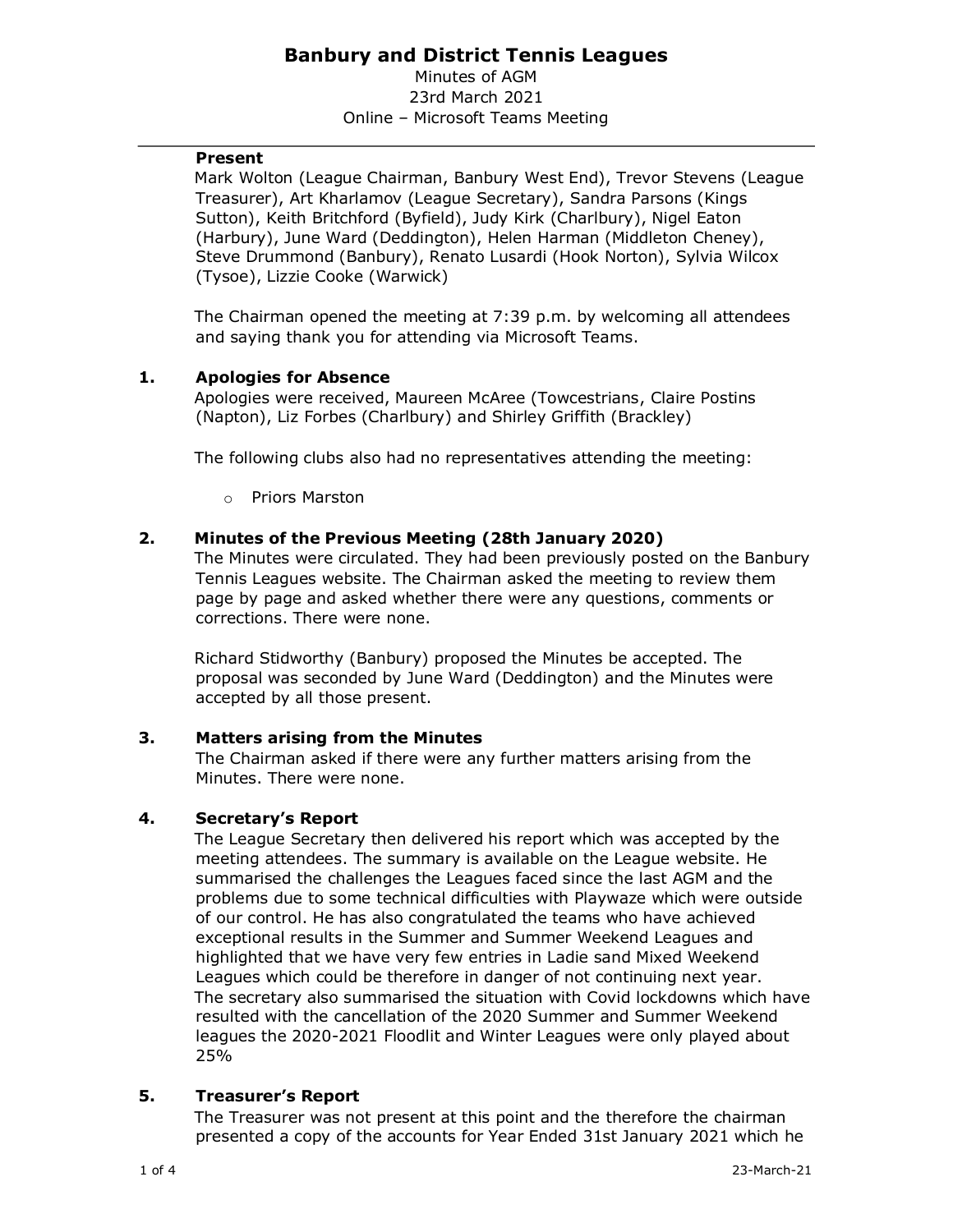summarised and reviewed on the screen sharing via Teams. It is available on the banburytennisleagues.com website.

The Chairman highlighted that the accounts looked similar to a usual year and Renato Serena also added that the accounts were solvent.

The Leagues Secretary explained what was his understanding regarding the fees paid to date for the cancelled leagues and that they were used to compensate clubs for the following season.

A new £180 (£124 - 30% discounted for 2021) per year Playwaze fee was also discussed and all agreed that it was not a reason to change platform.

When the Treasurer finally joined the call the Chairman then said that the meeting approve the accounts as presented and this carried unanimously.

#### **6. Election of Officers**

The Chairman reminded the meeting that it was previously agreed that the role of Chairman would be on a revolving basis whereby club names will be picked "out of the hat "annually but if it will help, he is willing to continue as Chairman if there will be no other nominations.

There were no other nominations and therefore the meeting accepted that the Chairman will continue for another year.

The chairman then reminded that the Treasurer would like to step down and as there was no volunteers and the Treasurer agreed to stay for another year the meeting has decided to select a club using ad PickerWheel.com.

A wheel containing all leagues clubs was spun and Tysoe was selecting as a nominating club for the treasurer to start after 2022 AGM.

Sylvia Wilcox representing Tysoe said that she knows what is involved in the treasurer role and as long as they have enough time it should not be a problem for Tysoe to find a candidate.

The discussion was also held about how long a treasurer should stay in position and everyone agreed that this role is difficult to change on a yearly basis because the signature in the bank will need to be updated etc.

The meeting agreed that Tysoe will nominate a candidate as per Picker Wheel selection ules some other club can find a volunteer. The meeting agreed that all clubs will be actively looking for a volunteer because this would be the best solution.

The Secretary expressed his willingness to continue in his role unless someone else would like to take over.

The Chairman then asked whether the meeting is happy to re-elect current Chairman and Leagues Secretary, and this carried unanimously.

The Chairman thanked the meeting and asked to be on a look out for potential new volunteers to be committee members.

#### **7. Proposals**

There was no proposals put forward for the 2021 AGM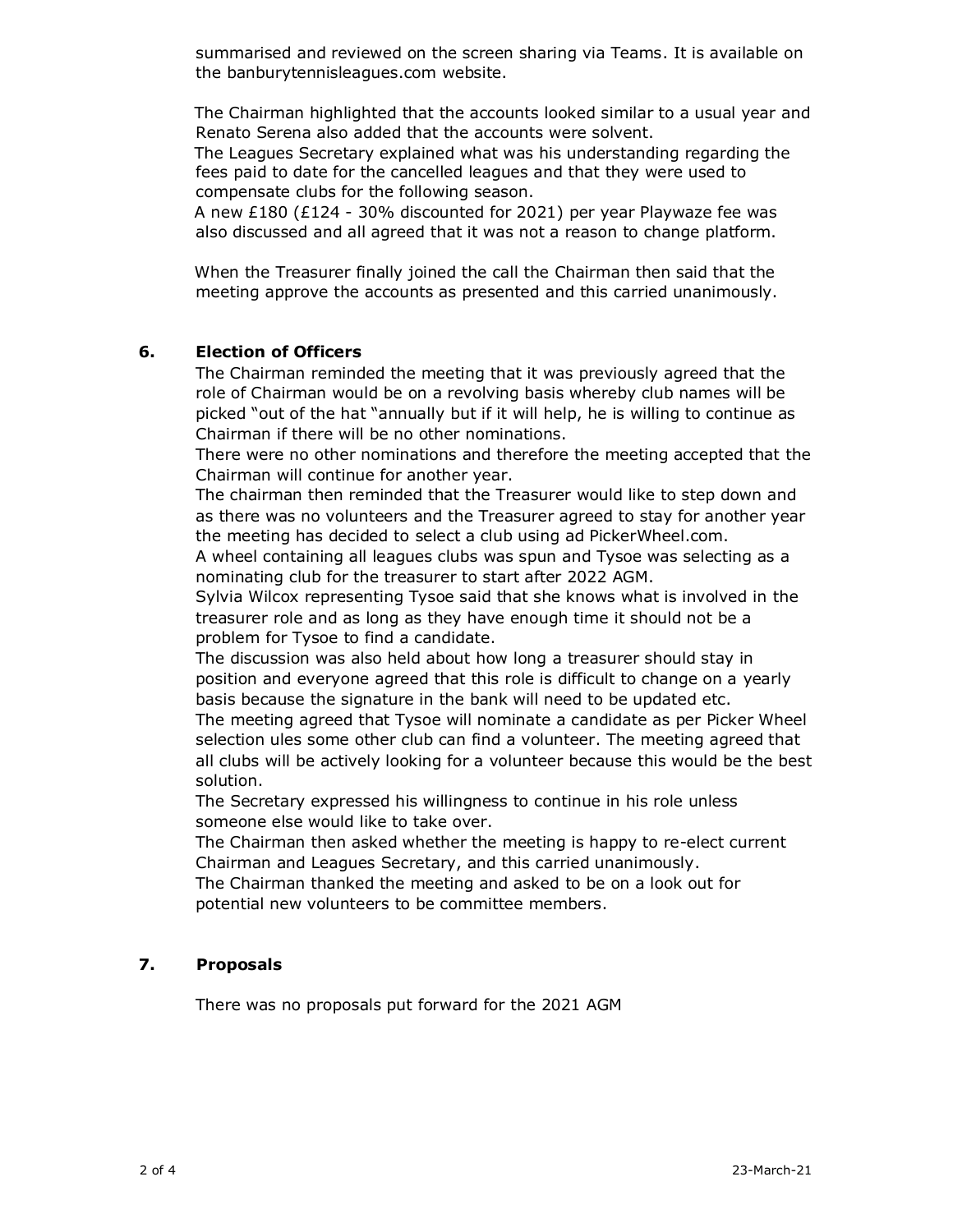### **8. Formation of the 2021 Summer and New Summer Weekend Leagues**

The meeting discussed the situation regarding Lockdowns/Covid-19, abandoned and not completed leagues and the best way forward considering highly uncertain situation.

The Leagues Secretary proposed the following two options for discussions:

- 1) Continue and complete our Floodlit/Winter Leagues through the summer as we did in 2020 and abandon the summer leagues for 2021.
- 2) Abandon partially played 2020-2021 Floodlit/Winter Leagues and start the summer leagues as formed for abandoned 2020 summer season

During discussions it became very obvious that the majority of clubs preference was to abandon the 2020-2021 Floodlit/Winter Leagues and to play the Summer Leagues.

The meeting also discussed how the 2021-2022 Floodlit and Winter leagues should be formed later in the year. After much discussion a decision was made to decide on whether the Floodlit and Winter leagues will be started fresh later in the year between June and September depending on the Covid situation and any potential lockdowns.

It was agreed that that the clubs will play the leagues fees for the 2021 Summer and News leagues and any the fees from the 2020-21 Floodlit and Winter Leagues will be used towards 2021-2022 entries.

The meeting also discussed any potential difficulties which may arise from any new lockdowns, new tiers system etc.

Finally discussed and decided that no food will be provided after the matches until further notice.

#### **9. Any Other Business**

The Chairman asked if there was any other business.

There being no further business to attend to the meeting closed at 9:44 p.m.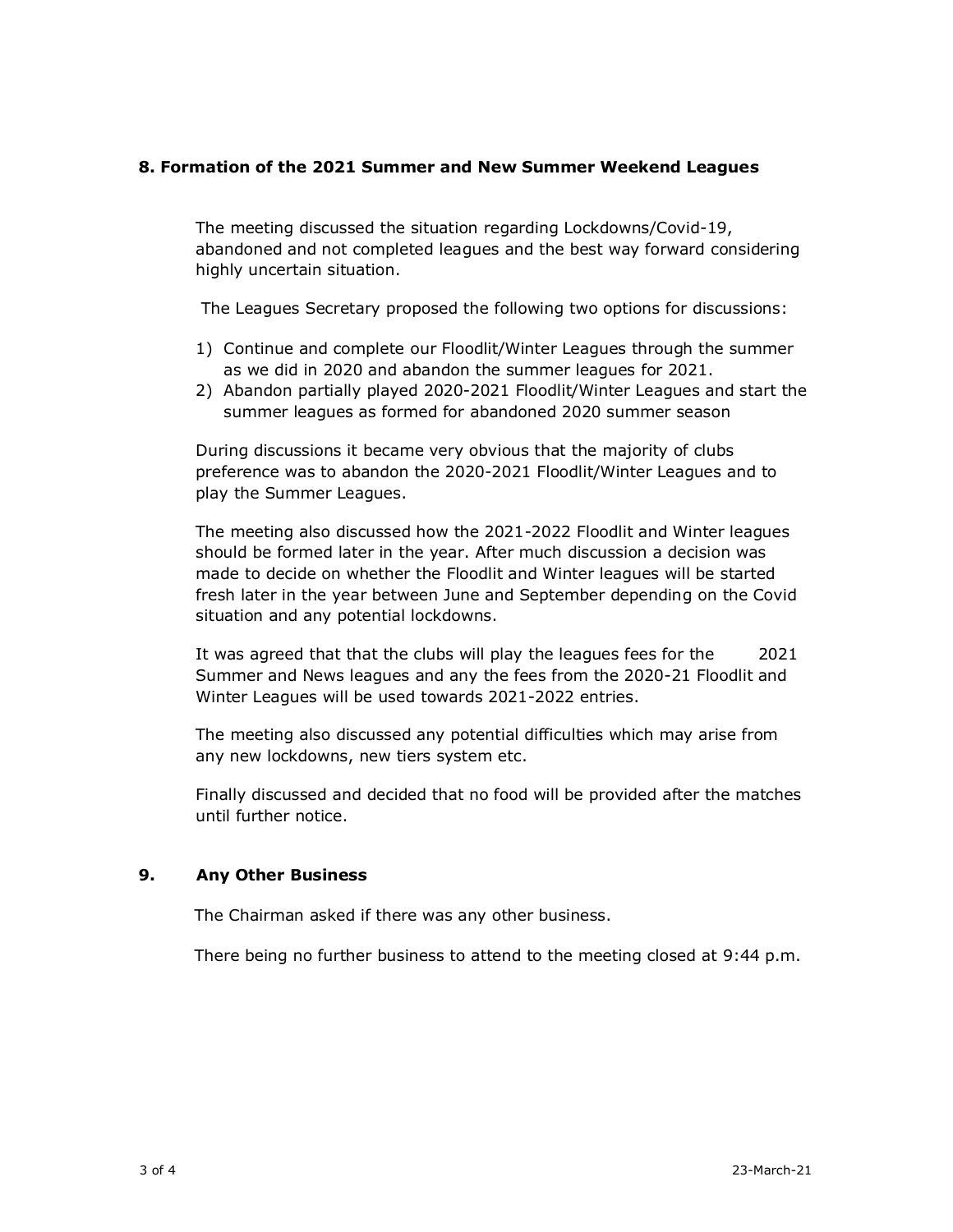### **Formation of 2021 Summer League (Midweek) ( as per 2020 entries – further entries can be added or removed on request by clubs until the new fixtures are released )**

Option 1 - preserving promotions

#### **Division 1**

Byfiled A Hook Norton A Charlbury A Banbury A Kings Sutton A Banbury West End A Byfield B Deddington B

#### **Division 2**

| Middleton Cheney A   |
|----------------------|
| Deddington A         |
| <b>Brackley A</b>    |
| <b>Hook Norton B</b> |
| Harbury              |
| Middleton Cheney B   |
| Charlbury B          |

#### **Division 3**

Byfield C Byfield D Brackley B Banbury West End B Kings Sutton B Hook Norton C

#### **Division 4**

Tysoe A Banbury C Deddington C Deddington D Banbury West End C Brackley C Hook Norton D